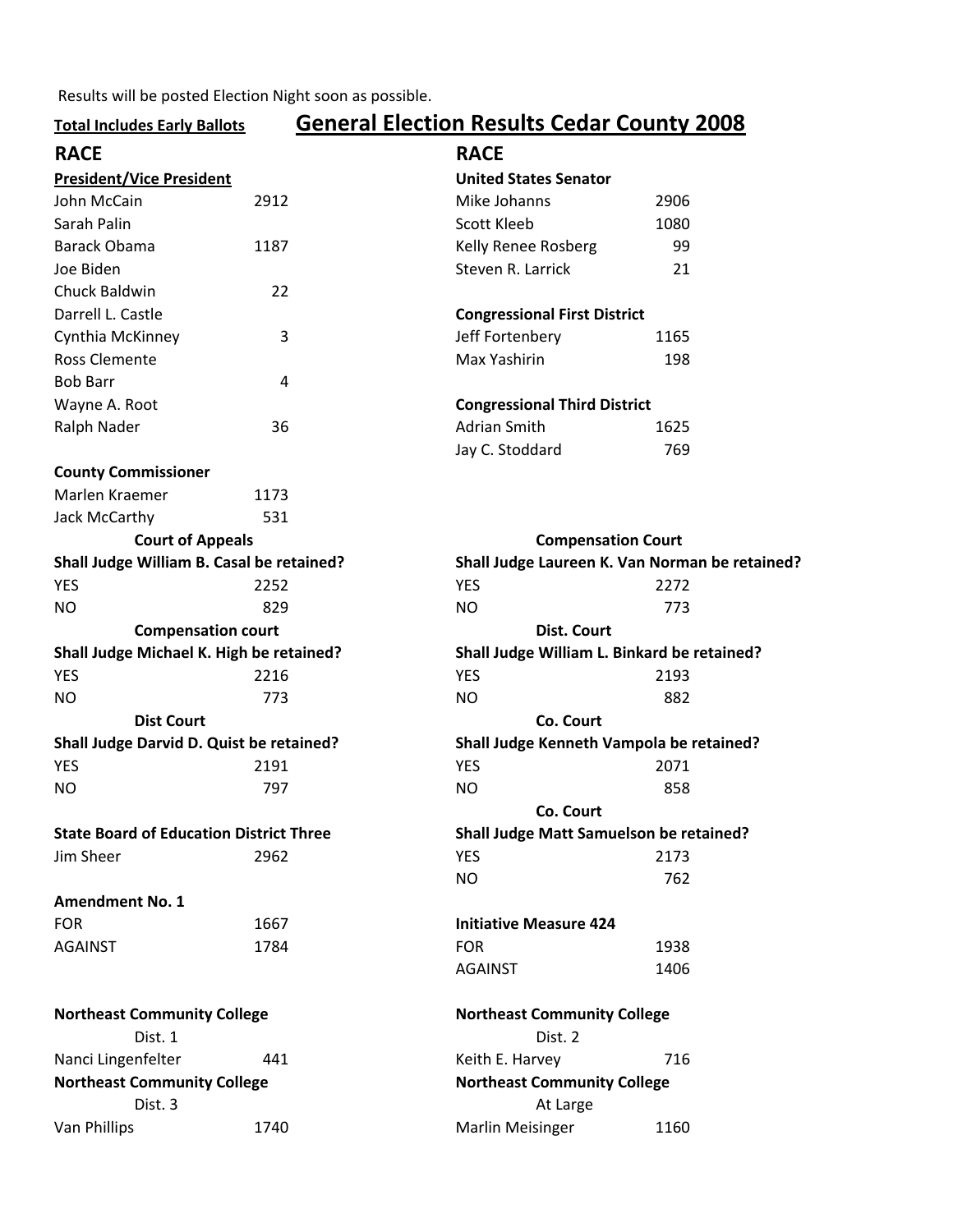|                                                     |      | John W. Davies                            | 1534 |
|-----------------------------------------------------|------|-------------------------------------------|------|
| <b>Lewis &amp; Clark NRD</b>                        |      | <b>Lewis &amp; Clark NRD</b>              |      |
| Sub $1$                                             |      | Sub <sub>3</sub>                          |      |
| Daniel H. Schaefer                                  | 279  | Marcel R. Kramer                          | 1017 |
| <b>Lewis &amp; Clark NRD</b>                        |      |                                           |      |
| Sub <sub>4</sub>                                    |      |                                           |      |
| Dan Kollars                                         | 912  |                                           |      |
| <b>Lower Elkhorn NRD</b>                            |      | <b>Lower Elkhorn NRD</b>                  |      |
| Dist. 1                                             |      | Dist. 5                                   |      |
| Warren L. Renter                                    | 93   | Stanley G. Baier                          | 698  |
| Michael Krueger                                     | 262  |                                           |      |
| <b>Cedar Knox PPD</b>                               |      | <b>Cedar Knox PPD</b>                     |      |
| Sub <sub>1</sub>                                    |      | Sub <sub>2</sub>                          |      |
| <b>Edward Lammers</b>                               | 386  | Mike Korth                                | 420  |
| Martin Kleinschmit                                  | 424  | John F. Arens                             | 429  |
| Karl J. Koch                                        | 462  | Larry Domina                              | 618  |
| <b>Northeast Nebraska PPD</b>                       |      |                                           |      |
| Sub <sub>9</sub>                                    |      |                                           |      |
| Sy Kneifl                                           | 11   |                                           |      |
| <b>Educational Service unit #1</b>                  |      | <b>Educational Service unit #1</b>        |      |
| Sub <sub>7</sub>                                    |      | Sub 9                                     |      |
| <b>Rich Higgins</b>                                 | 735  | Wayne Goeden                              | 1755 |
| <b>Educational Service unit #1</b><br><b>Sub 10</b> |      |                                           |      |
| David Dowling                                       | 645  |                                           |      |
| <b>Hartington School Board</b>                      |      | <b>Randolph School Board</b>              |      |
| Douglas J. Miller                                   | 1011 | Michael Strathman                         | 483  |
| Wendy E. Sudbeck                                    | 1057 | Timothy W. Kint                           | 453  |
| Ron Pearson                                         | 1089 | Jim Scott                                 | 525  |
| <b>Laurel School Board</b>                          |      | <b>Wynot School Board</b>                 |      |
| <b>Richard Brandow</b>                              | 679  | Dean R. Heine                             | 299  |
| Mike Dietrich                                       | 619  | Dan wieseler                              | 262  |
| Garry A. Anderson                                   | 552  | Gina Kuchta                               | 175  |
|                                                     |      | <b>Heather Heimes</b>                     | 166  |
| <b>Coleridge School Board 4 year Term</b>           |      | <b>Coleridge School Board 2 year Term</b> |      |
| Karla Hansen                                        | 338  | Loren Paulsen                             | 343  |
| Marlin Papenhausen                                  | 318  |                                           |      |
| Robert Colwell                                      | 323  |                                           |      |